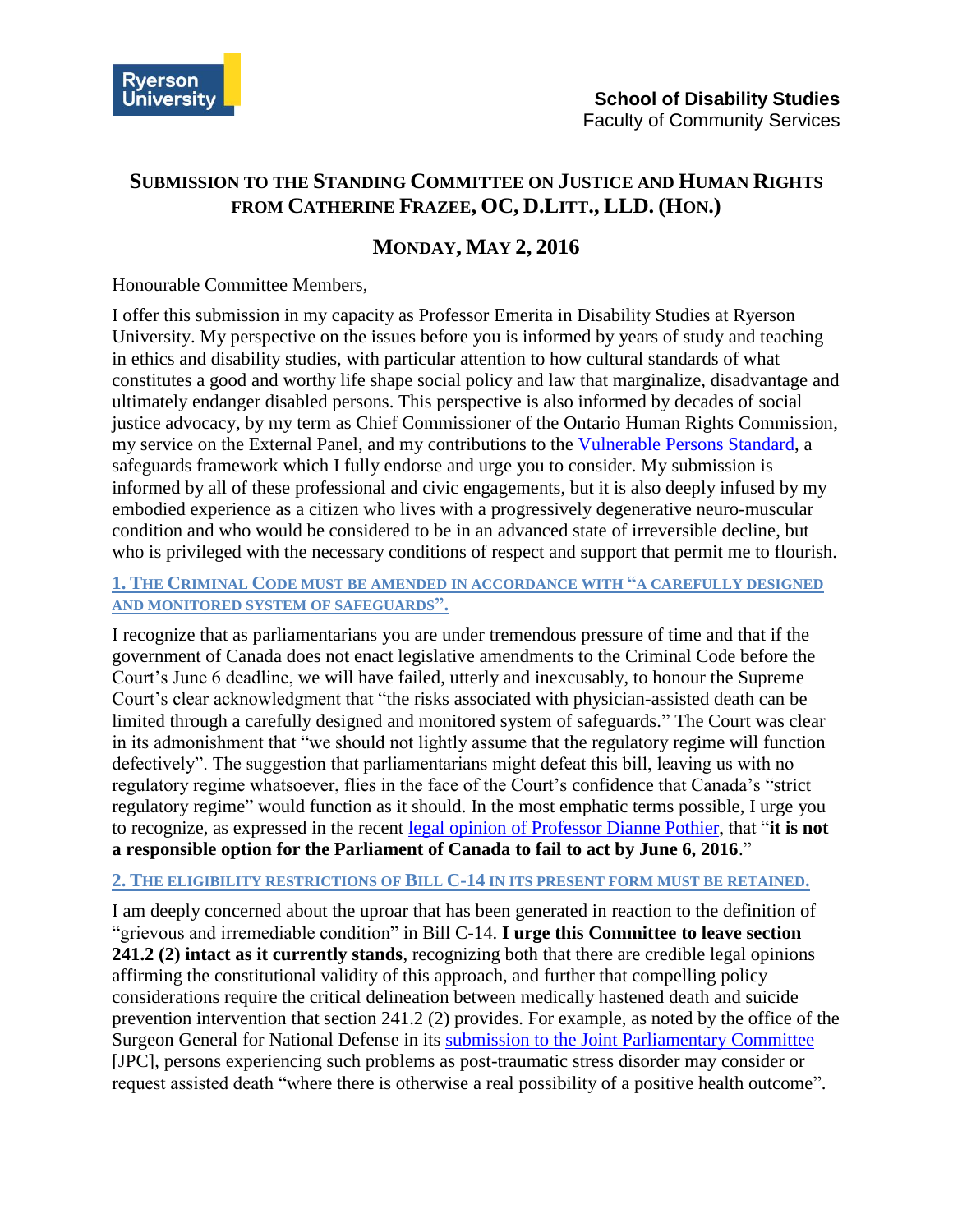Limiting the provision of medical assistance in dying to persons who are on a clear trajectory toward death is entirely consistent with the broad sweep of public opinion about who would be eligible to receive an assisted death. Indeed, your own colleague and co-chair of the JPC, Robert Oliphant, worked to promote this understanding in a number of media interviews conducted following the release of the JPC Report. For example, in a [Global News Interview on](http://globalnews.ca/video/2543534/mp-calls-physician-assisted-dying-end-of-life-care) February [26,](http://globalnews.ca/video/2543534/mp-calls-physician-assisted-dying-end-of-life-care) Mr. Oliphant clarified that life-ending interventions would be "for people in the final days of their lives"; in [a CTV interview on February 25,](http://www.ctvnews.ca/health/committee-wants-assisted-dying-law-to-include-mentally-ill-mature-minors-1.2792378) he framed the issue as providing an option for people "at the end of their days". Limiting eligibility to persons in "an advanced state of irreversible decline in capability" whose "natural death has become reasonably foreseeable", is therefore constitutionally sound, consistent with a delicate meshing of competing social policy objectives, and likely to accord with public expectation across the continuum of the debate.

#### **3. BILL C-14 REQUIRES AMENDMENT IN ACCORDANCE WITH THE UNIQUE REQUIREMENTS FOR VOLUNTARY AND INFORMED CONSENT TO A HASTENED DEATH.**

Medically assisted death has been accepted by the Supreme Court of Canada as warranted *for persons who suffer intolerably* as a result of a grievous and irremediable condition. In order to consent to have one's life terminated, an autonomous and capable patient must therefore make a choice to die, in preference to any alternative options that might be available to alleviate an intolerable level of suffering. It is suffering that motivates a request to die, and responding to suffering that must shape our regulatory framework for medical assistance in dying.

Suffering, we know from extensive research in psychology and palliative medicine, takes many forms and may be responsive to a wide range of medical, social, psycho-social, technological and other interventions. This broad suite of possibilities to address the particular roots of a person's suffering must be made known to anyone who requests an assisted death, as an essential requirement of enabling their informed consent. **I would therefore urge this Committee to ensure that the complexities of consent in the context of assisted death are appropriately reflected in the articulation of physician responsibilities in section 241.2 (3) of Bill C-14**.

As I was able to articulate more fully in the context of  $\frac{my}{my}$  own submission to the Joint [Parliamentary Committee,](http://www.parl.gc.ca/Content/HOC/Committee/421/PDAM/Brief/BR8103887/br-external/2016-02-12_brief_Catherine_Frazee_e-e.pdf) vulnerability is a universal human condition, experienced when persons are stripped by policy or circumstance of our otherwise "firm grip on the social determinants of health." The Court spoke definitively about the necessity to protect persons who are vulnerable from inducement to pursue an assisted death. This requires from us a more robust formulation of voluntariness than is adequately captured in the simple requirement to screen for "external pressure". Verifying the non-ambivalent nature of a request for assisted death demands explicit attention not only to questions of individual coercion, but also to the dynamics of vulnerability. **I would therefore urge this Committee's attention specifically to section 241.2 (1) (d)) of Bill C-14 and recommend amendment to explicitly acknowledge the inducements that arise when access to the social determinants of health is severely compromised**.